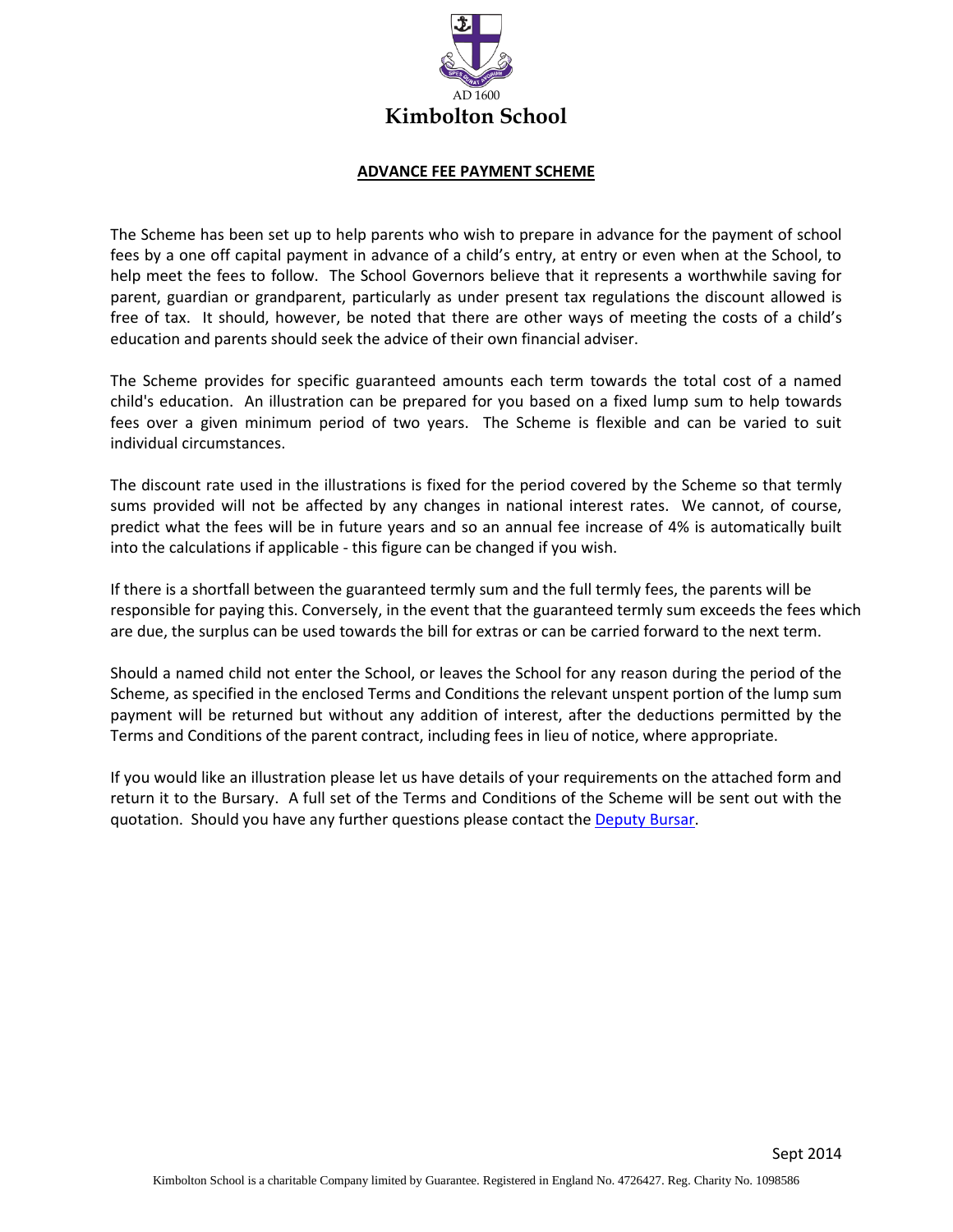

## **ADVANCE FEE PAYMENT SCHEME terms and conditions**

## **1. The terms of this agreement have been approved by the Governors of Kimbolton School who hereby agree to:**

1.1 Accept from the payer the lump sum specified in the attached quotation and to credit the guaranteed sum against each term's fees specified in the quotation against the tuition fees due for the named child or children for the School terms specified.

1.2 Apply the lump sum against the net tuition fees and lunches due each term during the currency of the scheme, but not against any extras or other charges.

1.3 Return the relevant unspent portion of the lump sum payment, but without any addition of interest, after the deductions permitted by the Terms and Conditions, including fees in lieu of notice, where appropriate, should a named child not enter the School or leaves the School for any reason during the period of the scheme as specified in the attached quotation.

1.4 Continue to hold the lump sum, or the balance thereof, if a named child transfers to another recognised educational establishment and use the lump sum, or the balance thereof, for the payment of fees to the new school/educational establishment on production of the appropriate invoice by the receiving school/educational establishment.

1.5 To return to the payer the appropriate portion of the lump sum as soon as practicable after the end of each School term, but without any addition of interest, should a named child be awarded a scholarship or other award which would mean that the lump sum would be in excess of the sum required to meet the fees due.

1.6 To revise the quotation and inform the payer (and the parents, if different) as soon as possible should the terms of this scheme be materially altered due to changes in legislation.

1.7 To allow the benefit of the scheme for the named child to be transferred to another eligible named child if the parents so request (and the payer, if different, agrees in writing) provided one term's notice has been given.

1.8 To invest the lump sum in suitable investments and to retain it within the School accounts.

# 2. **The payer agrees to:**

2.1 Relinquish ownership of the lump sum to the School upon payment of the lump sum to the School and not hold the School accountable for the lump sum thereafter, except as provided for in this agreement.

2.2 Acknowledge that payment of the lump sum before the named child / children has/have satisfied the entry requirements for the School and has/have been awarded a place/places does not guarantee a place/places at the School.